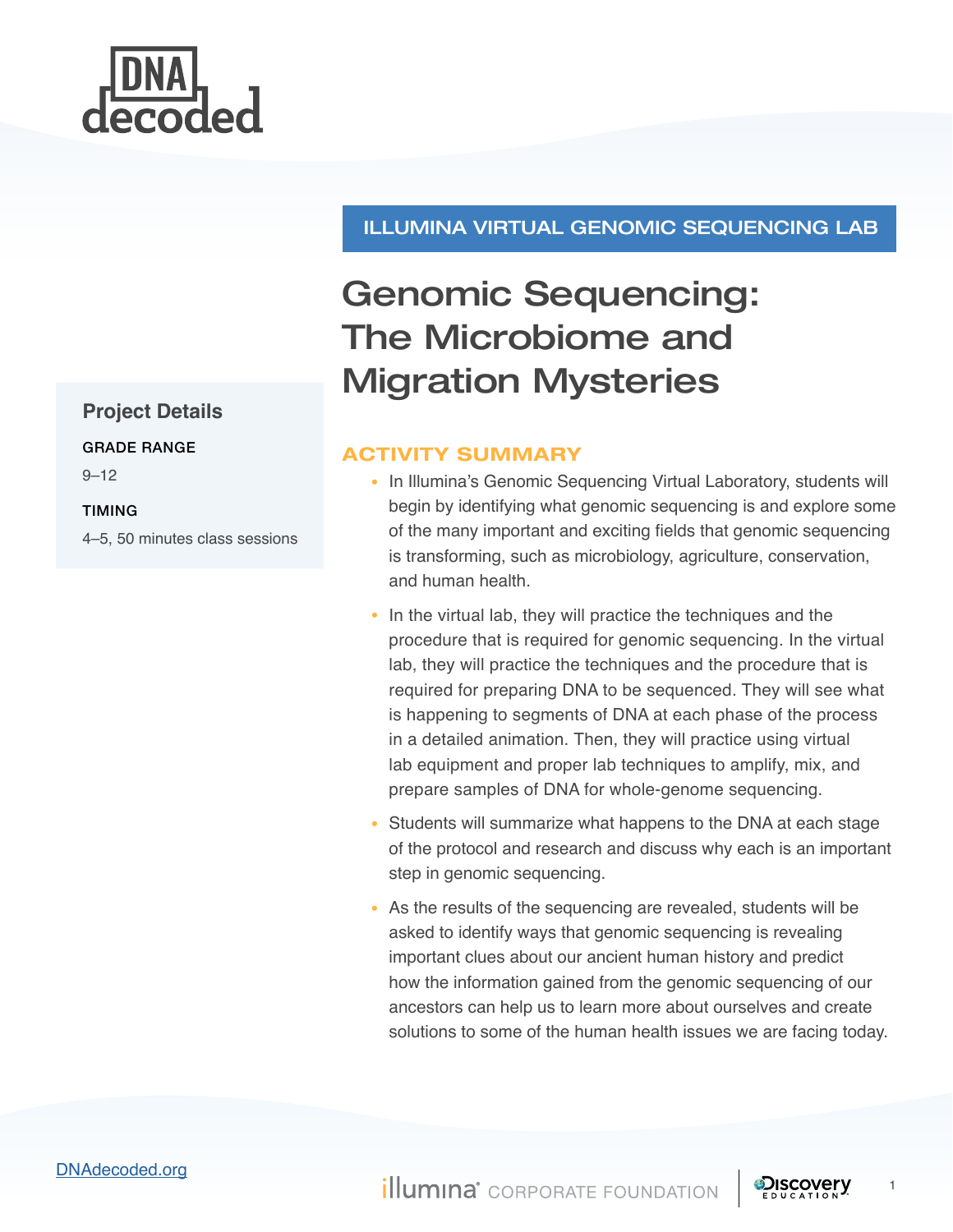

### NEXT GENERATION SCIENCE STANDARDS (NGSS)

- **HS-LS1-1 From Molecules to Organisms: Structures and Processes**
	- Construct an explanation based on evidence for how the structure of DNA determines the structure of proteins which carry out the essential functions of life through systems of specialized cells.
- **HS-LS4-1 Biological Evolution: Unity and Diversity**
	- Communicate scientific information that common ancestry and biological evolution are supported by multiple lines of empirical evidence.
- **HS-ESS3-1 Earth and Human Activity**
	- Construct an explanation based on evidence for how the availability of natural resources, occurrence of natural hazards, and changes in climate have influenced human activity.
- **CTE Health Standards**
	- 4.3 Use information and communication technologies to synthesize, summarize, compare, and contrast information from multiple sources.
	- 4.5 Research past, present, and projected technological advances as they impact a particular pathway.
	- 9.7 Participate in interactive teamwork to solve real Health Science and Medical Technology sector issues and problems.
	- A1.1 Use data to explain how biotechnology fields such as pharmaceuticals, agriculture, diagnostics, industrial products, instrumentation, and research and development are impacting human life.

### TEACHER NOTES:

- This virtual lab fits best into a biotechnology unit in a biology class or at the end of Unit 6: Gene Expression and Regulation of an AP Biology course.
- Prior to beginning the virtual lab, it is recommended that students have knowledge of cell types (prokaryotes), DNA structure, and polymerase chain reaction (PCR).
- Illumina's [DNA Decoded](https://dnadecoded.org/educator-resources.html) "Microbiome and Mental Health" digital lesson is recommended for teachers to use prior to the virtual lab as a way to introduce the microbiome to students.
- Prior to beginning this activity, educators are invited to explore the other resources, lessons, and digital lesson bundles as well as an overview of genomics written for educators found on the DNA [Decoded](https://dnadecoded.org/educator-resources.html) website.

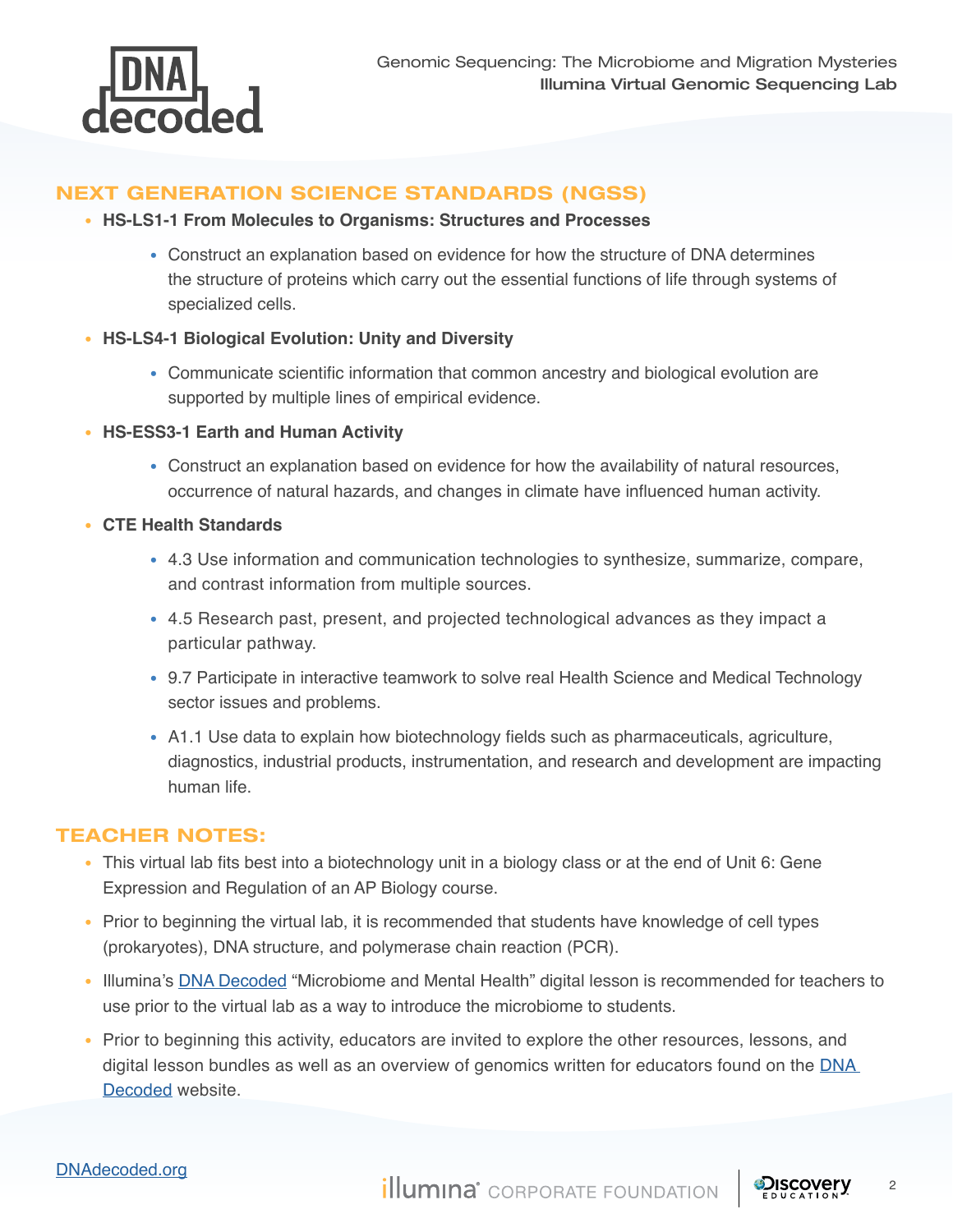

- Suggested activities and lesson bundles for students who relate to topics surrounding human health and genetics include:
	- [Genes or the Gym?](https://dnadecoded.org/pdfs/Illumina-DNADecoded-Activity-GenesandtheGym.pdf)
	- [Race and Medicine](https://dnadecoded.org/pdfs/Activity-Race_and_Medicine.pdf)
	- [Medicine of the Future](https://dnadecoded.org/pdfs/Activity-Medicine_of_the_Future.pdf)
	- [The Microbiome and Mental Health](https://dnadecoded.org/pdfs/Illumina-DNADecoded-DLB-TheMicrobiomeandMentalHealth.pdf)
	- [Targeting Cancer](https://dnadecoded.org/pdfs/Illumina-Targeting-Cancer-Educator-Guide.pdf)

### INTRODUCTION AND PRE-LAB ACTIVITY—BACKGROUND ON GENOMIC SEQUENCING AND UNKNOWN DNA (30 MINUTES)

- **1** To begin the lesson, ask students to recall what a "genome" is and allow them to share their ideas with the class. Students should recall that the genome of an organism is the entirety of its genetic material. The instructor can clarify if necessary.
- **2** Explain to students that before they can begin the virtual lab, they will complete a pre-lab activity where they will learn about genome sequencing; the method of determining the order of letters or bases in the DNA.
- **3** Give each student a copy of the "Genome Sequencing Research Capture Sheet." Students should work individually using their student devices (laptop, iPad) and the links provided to answer the questions in each section of Part 1 of the research sheet. Students should have 15–20 minutes to complete their individual research.
- **4** Explain that in Part 2 of their research, they will each be assigned to a group of 3–4 students and given one of five fields of study that have been impacted by genomic sequencing. Each group will spend 20–25 minutes collaborating and using the website provided on their capture sheet to research and discover things that have been learned in those fields of study.
- **5** Assign each student group to one of the following fields of study:
	- a. Agriculture
	- b. Conservation
	- c. Microbiology
	- d. Cancer
	- e. Human Health and Rare Diseases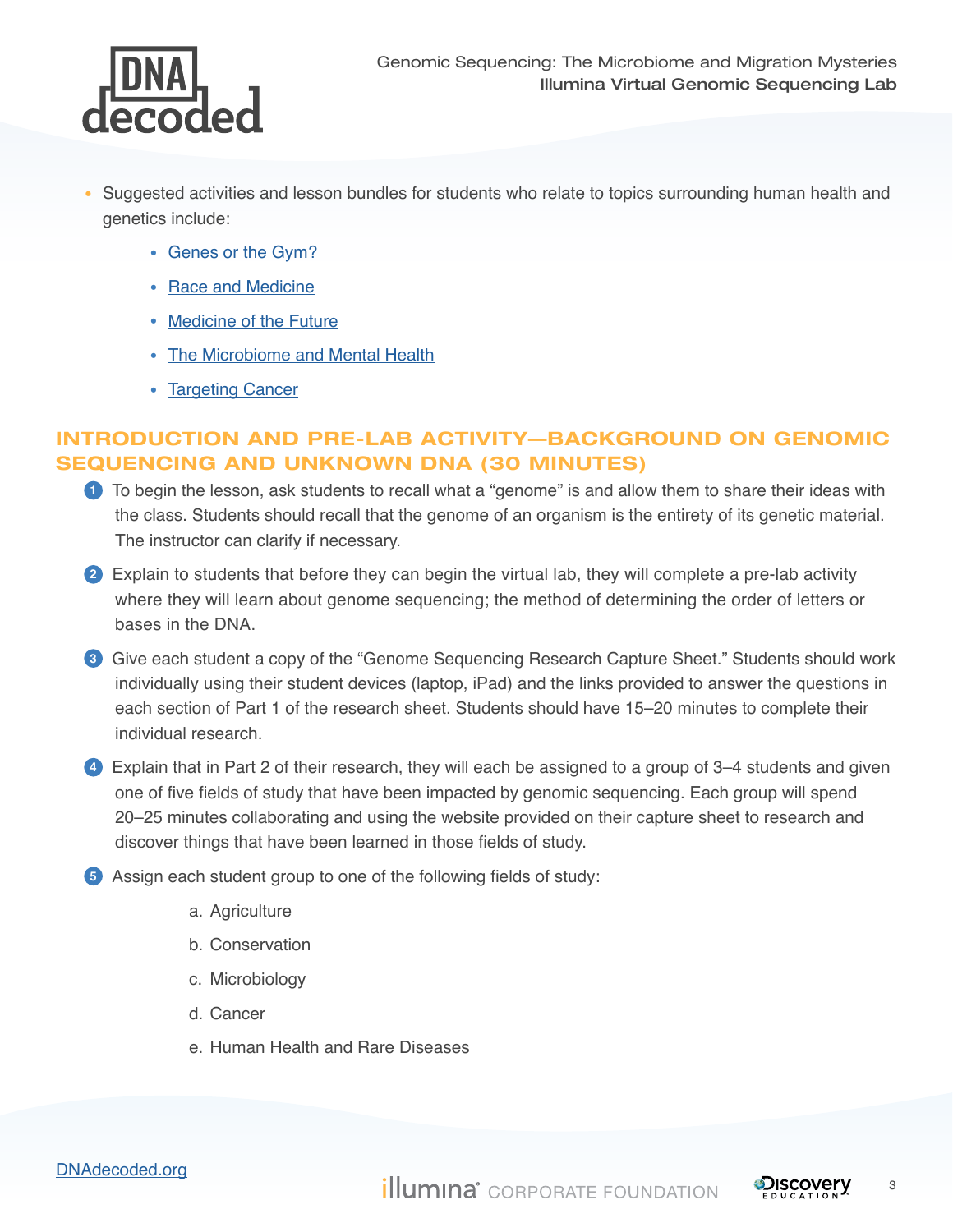- **6** Ask students to find their group. Explain that they should use the links provided on the capture sheet as they work together to research discoveries that have been made in their area of study through work in genomic sequencing. Students should record their thoughts on their capture sheet and then work with their group to record the group's findings on a piece of butcher block paper or poster board provided to the group to create a poster. Each group should be given 20 minutes to complete this.
- **7** Once the time is up, each group should choose a reporter who will share with the whole class what they have discovered in their research time using their poster as a visual aid. After each group has had a chance to report how genomic sequencing has impacted their field of study, students should answer the final question on the capture sheet: "Record your thoughts after hearing the other responses. What do you think are the most important or impactful things we've learned through genomic sequencing?"
- **8** If time allows, students can share their answers to the final question with the class, including what might have surprised them about all we can learn from genomic sequencing.

### PRE-LAB DISCUSSION AND QUESTIONS

- **9** Next, inform students that in the Ilumina Virtual Lab, they will be playing the role of scientists who have been given the task of sequencing an unknown bacterial DNA sample to see what secrets it might reveal about human history.
- **10** To introduce the problem that students will be exploring, show the video clip ["This 5,300-Year-Old](https://www.si.edu/object/5300-year-old-corpse-was-found-accident:yt_j8HXLqwD7uU)  [Corpse Was Found by Accident"](https://www.si.edu/object/5300-year-old-corpse-was-found-accident:yt_j8HXLqwD7uU) to the class, stopping at 2:02.

*\*Video Disclaimer (please read to students before showing the video): "The video clip you will be watching contains graphic images and discussion of a human corpse. This may cause feelings of discomfort in viewers, and you should notify your teacher if you prefer not to view*  it. If you prefer to read a written summary of the relevant scientific and narrative facts instead, please ask for a copy of '*[The Unsolved Case of Otzi the Iceman](https://daily.jstor.org/the-unsolved-case-of-otzi-the-iceman/)*' article to read instead."

- **11** Explain to students that one of the most amazing things about Otzi is that scientists have been able to extract and sequence ancient genetic material from the body, which has provided clues about his physical features, what he ate, and most recently, his microbiome. Provide students with a link to or a copy of the article "Paleomicrobiology and Microbial Ancient DNA Get to the Root of Disease [Mysteries](https://asm.org/Articles/2019/March/Paleomicrobiology-and-Microbial-Ancient-DNA-Get-to)" and ask students to read the article.
- **12** Tell students that bacterium in Otzi's stomach has been recovered, and it is their job as a lab technician in a genomic sequencing lab to sequence the bacterial sample and use a genetic database to try to identify what type of bacteria it is by comparing it to known bacterial genomes.

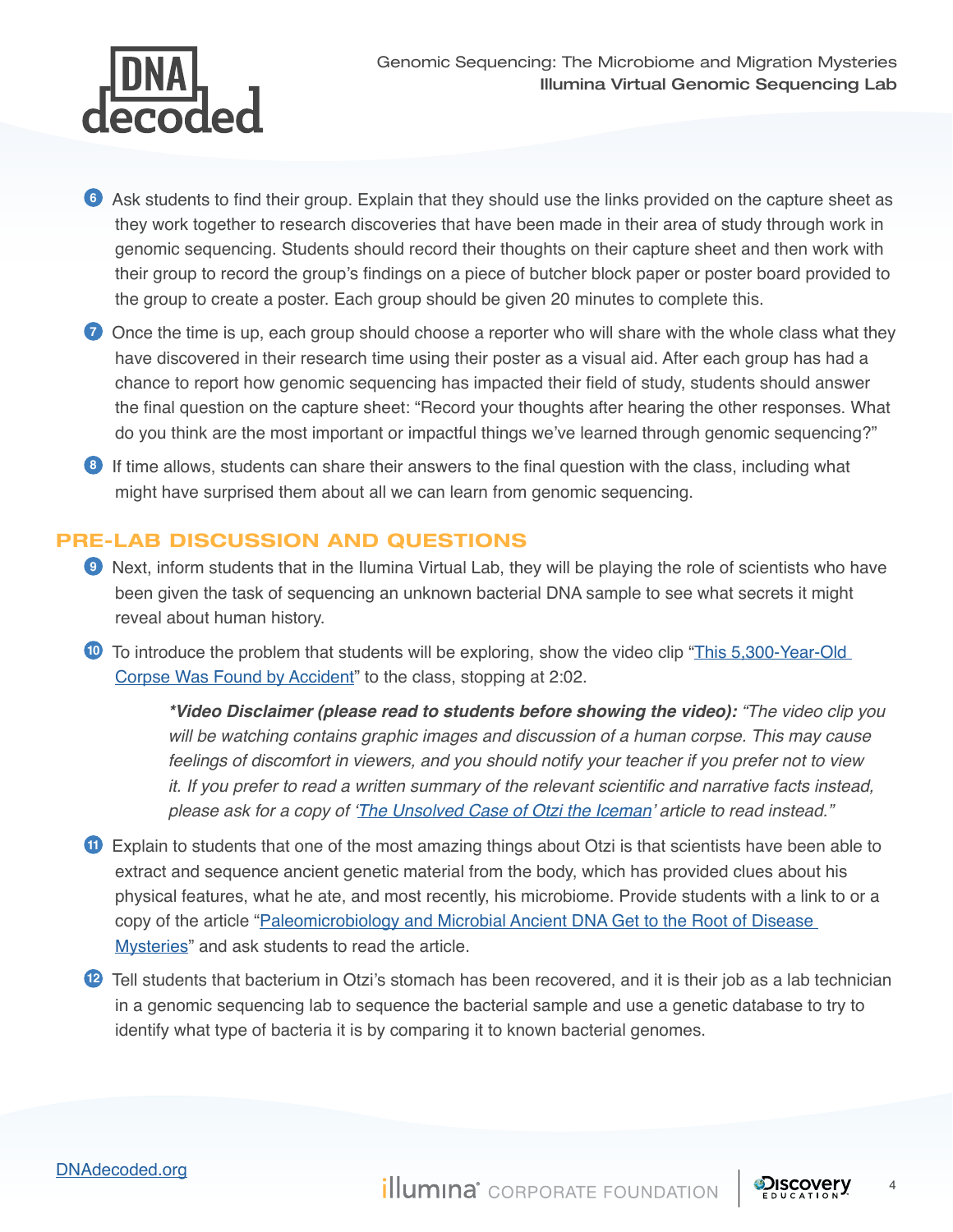

- **13** Before they begin, give each student a copy of the "Background Reading: Analyzing the Results of Next-Generation Sequencing" capture sheet. Students should read through the information on the sheet individually and use the provided links to watch the video and explore the Krona charts.
- **14** Project the following pre-lab questions for students on the overhead screen and engage in a discussion before students begin the virtual lab.

#### **Discussion Questions:**

- **A.** Based on what you learned in the "Background Reading: Analyzing the Results of Next-Generation Sequencing" capture sheet, create a sentence that explains the relationship between the following terms:
	- $\circ$  GENOMIC MAPPING
	- $\circ$  READS
	- QUERY SEQUENCE
	- REFERENCE GENOME

Discuss your thoughts with a person sitting beside you and then share your sentence with the instructor and the class.

- **B.** BRAINSTORM: Knowing that the microbiome is an important part of human health, why might scientists be interested to see what type of bacteria could be found in the human gut 5,000 years ago?
- **C.** Do you think that the bacteria found in the gut of modern-day humans is the same throughout the world? Why or why not?
- **D.** Look at the eight steps in the procedure on the capture sheet. Predict what you will be doing to the DNA sample before sequencing. Can you recall what PCR is?
- **15** Students should follow the instructions in the virtual lab to complete each of the three levels while pausing after each level to record information on their summary sheet and discuss their answers to the end-of-level check-in questions (see at the end of each level educator instructions).
- **16** Students can work individually or in pairs to complete the virtual lab. Give each student or pair a copy of the Genomic Lab Report Capture Sheet.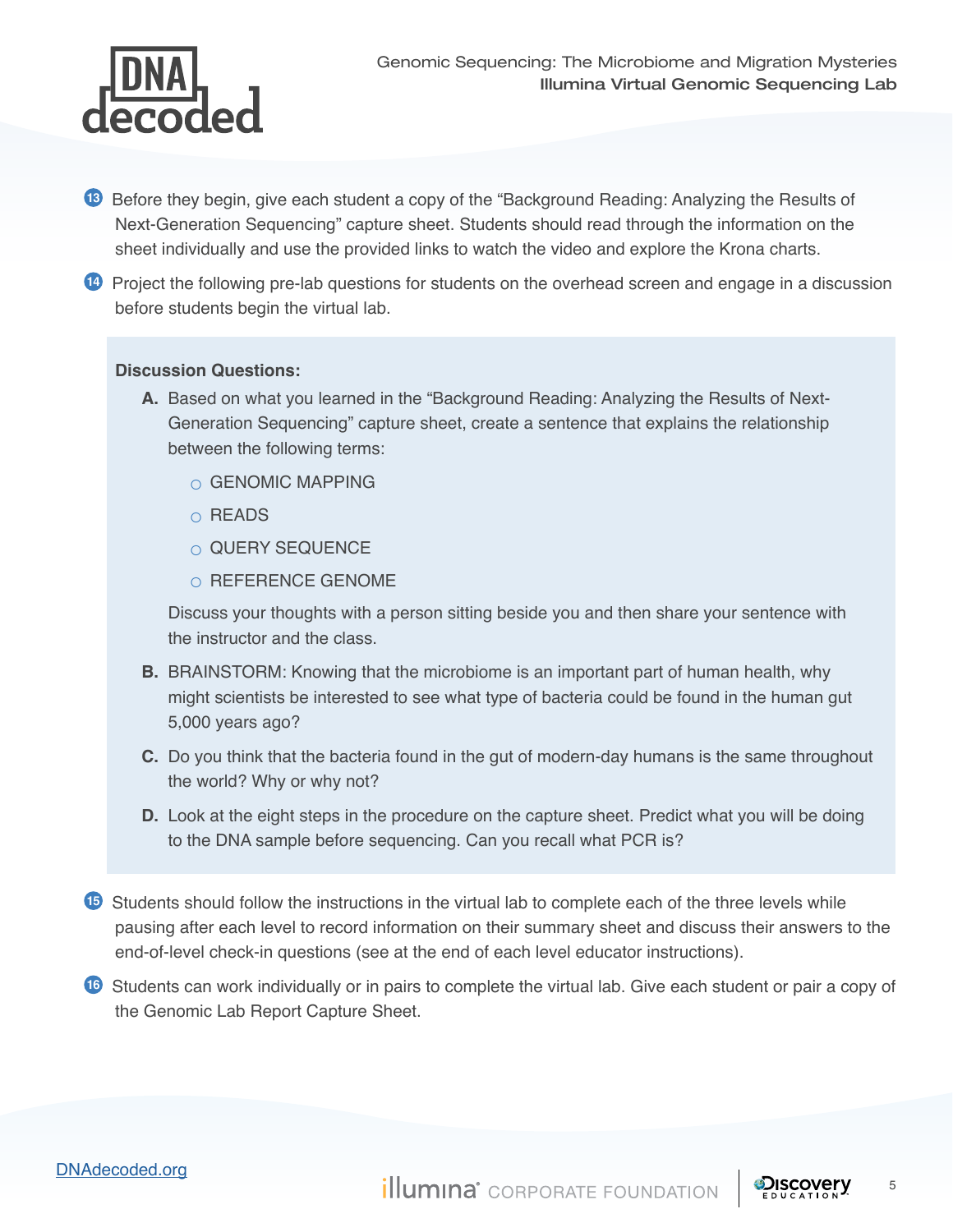

### VIRTUAL LABORATORY—EDUCATOR BACKGROUND TIPS

Students should go to the following link to begin the virtual lab: [https://www.illumina.com/content/dam/illumina](https://www.illumina.com/content/dam/illumina-marketing/apps/dnaday/index.html)[marketing/apps/dnaday/index.html](https://www.illumina.com/content/dam/illumina-marketing/apps/dnaday/index.html)

- **1.** Remind students to read the instructions and information on the screen as they move through each phase of sequencing. Clarify for students that the process they are going through is called Library Prep. It prepares the DNA to be loaded onto the machine where it is sequenced.
- **2.** It may be helpful to display the virtual lab on the overhead screen. Explain to students that they will first view an animation of what will be happening in the sequencing machine for that level of the lab before going through the lab procedure. This is where they will record information on the "Genomics Laboratory Report" capture sheet.
- **3.** Students can pause the animation to write down information and can mute the sound if they choose.
- **4.** Once students begin the lab procedure, they should click on "HINTS" on the bottom menu of the screen, which will help them navigate through the procedure.
- **5.** It is recommended that the teacher complete the sequencing virtual lab on their own prior to assigning it to students to familiarize themselves with the lab and to help troubleshoot and answer technical questions for students. The teacher can also skip through various parts of the lab using the menu at the bottom of the screen.

### LEVEL 1 (45 MINUTES)

### **DNA Library Prep**

### OVERVIEW:

- **A.** Students will travel inside the thermal cycler to view an animation that will allow them to view how DNA is cut, tagged, washed, and how polymerase chain reaction (PCR) is used to make copies of the DNA.
- **B.** After watching the animation, students will follow provided instructions to sit at their virtual worktable and mark two PCR tubes to be used in this part of the procedure.
- **C.** Next, they will select and set a pipette at 10.0μL. They will pipette DNA samples into tubes along with water, bead-linked transposomes (BLT), and BLT Master Mix (BLT MM).
- **D.** They will mix the tubes and then put them into a thermal cycler.
- **E.** Finally, they will connect the thermal cycler to a tablet, set up their protocol, and run the thermal cycler.
- **F.** In the thermal cycle, the DNA will be cut into fragments by enzymes. The DNA fragments will attach to bead-linked transposomes and are tagged; once this is achieved, tagmentation will end as a stop buffer is added, and the enzymes used for tagmentation are removed.

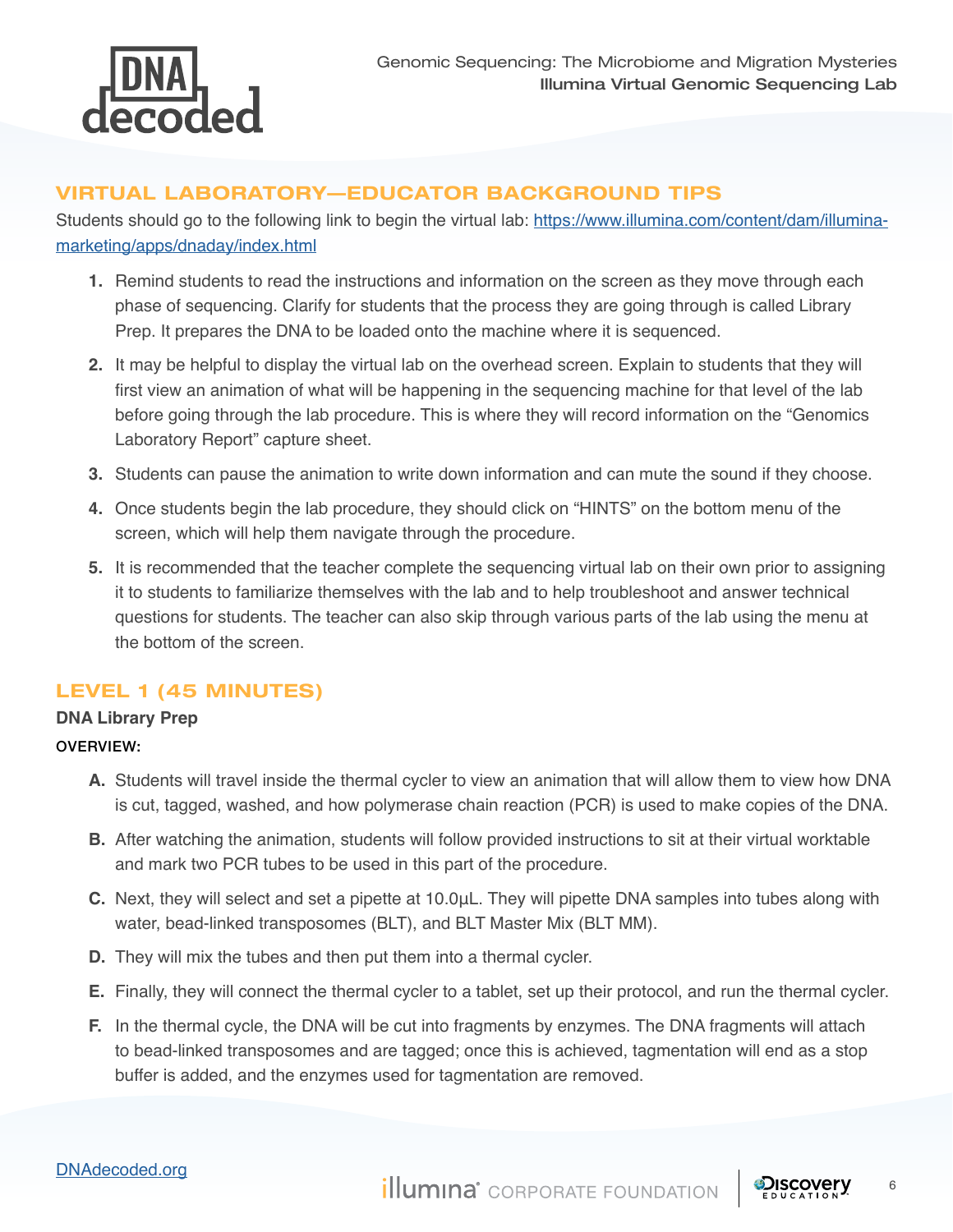

**G.** Next, the sample is returned to the thermal cycler, and primers are added to start the polymerase chain reaction (PCR) where many copies of the DNA fragments will be made using primers (short sequences of nucleic acids) and enzymes.

Ask students to **PAUSE** when they have completed Level 1—DNA Library Prep.

Note: Inform students that they will be asked to enter the teacher's email as they finish each level to confirm that they have completed the activity and that they should not skip this step!

Present the following end-of-level check-in questions:

- **1. What is happening when the DNA is going through "tagmentation" at this level?**
- **2. Why is PCR used in genomic sequencing?**
- **3. Would it be especially important with a DNA sample like the one we are sequencing? Why?**

Ask students to share their ideas and answers to the questions with the whole group.

### LEVEL 2 (45–60 MINUTES)

### **DNA Library Cleanup**

#### OVERVIEW:

- **A.** Students will again travel inside the thermal cycler to view an animation that will allow them to view how large DNA fragments are separated from the supernatant containing small and medium fragments using a magnet. Then, the medium fragments, which work best for sequencing, are attached to BLTs, and the remaining small DNA fragments are separated from them. Finally, the PCR reagents are removed with the addition of ethanol and a resuspension buffer (RSB), and magnets are used to remove the beads, leaving the DNA ready for sequencing.
- **B.** After watching the animation, students will continue to follow provided instructions at their virtual worktable and tap the two PCR tubes on the table to get rid of any bubbles before placing them on a magnetic PCR rack for 5 minutes.
- **C.** Next, they will select and set a pipette at 045μL. They will transfer the supernatant from the DNA samples into newly marked PCR tubes.
- **D.** Then they will set the pipette to 200μL and pipette up and down 5 times to mix the diluted sample purification beads (DSPB).
- **E.** After setting the pipette according to the instructions, they will transfer DSPB to each of the tubes and then pipette up and down to mix each of the samples and let them sit for 5 minutes.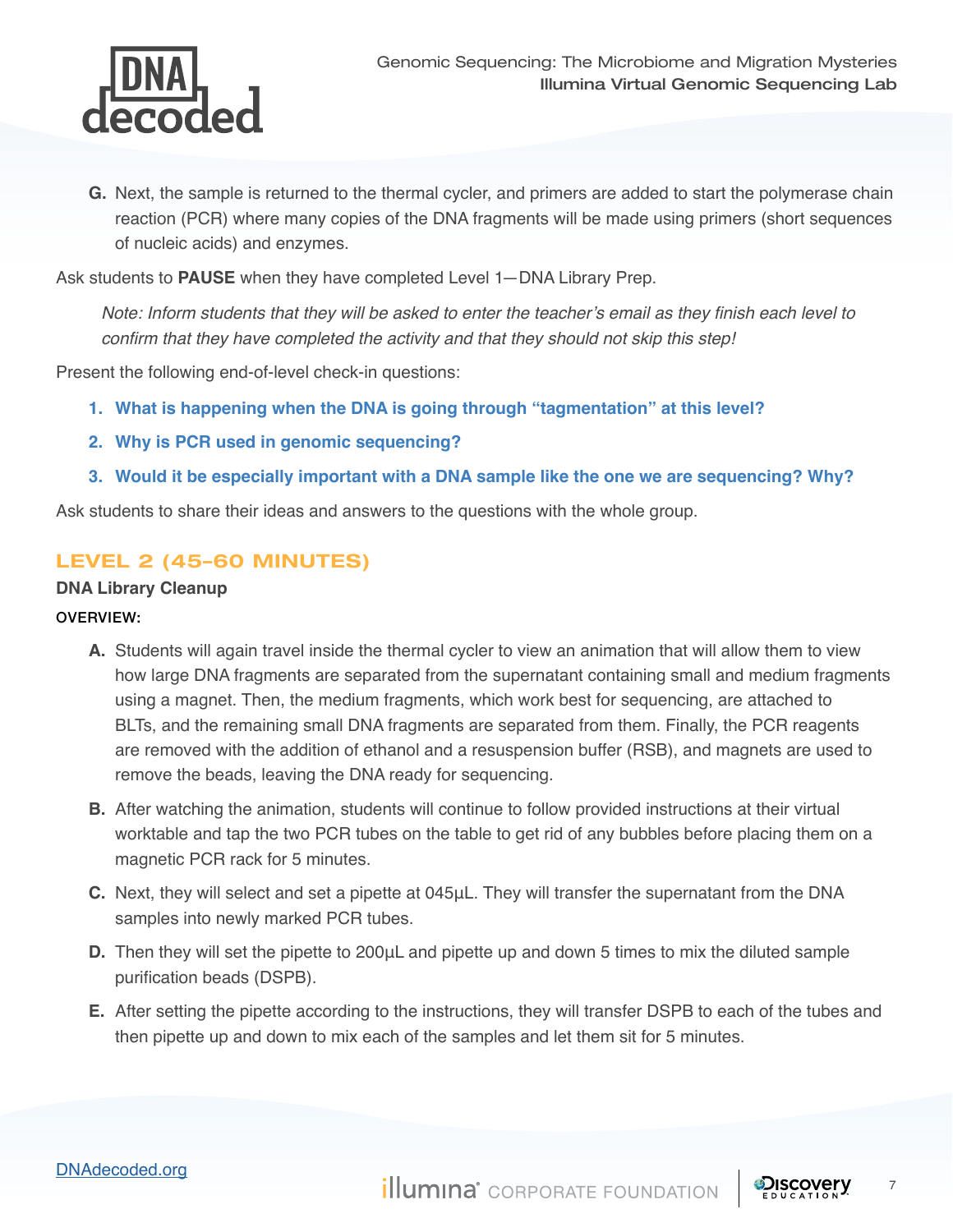

- **F.** The PCR tubes will be placed on the magnet for an additional 5 minutes, and the supernatant will be transferred to new tubes that will be placed into the thermal cycler.
- **G.** Using a pipette set at 015μL, they will mix the sample purification beads (SPB) and then transfer 15μL into the PCR tube.
- **H.** A pipette will be used to mix the samples, and they will sit for 5 minutes before being placed on the magnet PCR rack for another 5 minutes.
- **I.** The supernatant from each PCR tube will be discarded, and the tubes will be placed in the thermal cycler.
- **J.** Once out of the thermal cycler, ethanol will be added to each tube, and they will sit for 30 seconds.
- **K.** Ethanol will be removed and discarded from each tube, and tubes will be moved to the thermal cycler where PCR reagents will be removed from the DNA and beads.
- **L.** The tubes will leave the thermal cycler. A resuspension buffer (RSB) will be added to each of the tubes with a pipette and will be mixed to resuspend the pellet and sit for 2 minutes.
- **M.** The mixed tubes will be placed on the magnet PCR rack for 2 minutes, and two new tubes will be marked before transferring the supernatant to the new PCR tubes.

Ask students to **PAUSE** and enter the teacher's email address when they have completed Level 2—DNA Library Cleanup. Present the following end-of-level check-in questions:

- **1. Now that you have completed the experience, why do you think this level is called DNA Library Cleanup? What were you trying to isolate from the DNA needed for sequencing?**
- **2. Why do we remove the large and small fragments?**
- **3. What function, or role, does the magnetic tube rack serve in this process?**

### LEVEL 3 (45–60 MINUTES)

### **DNA Sequencing**

### OVERVIEW:

- **A.** Students will begin this level by traveling across the lab from their workspace to the sequencing machine.
- **B.** They will mix the reagent cartridge 10 times before using the pipette to poke a hole in the foil of the cartridge.
- **C.** Next, they will place the DNA sample in the library well of the cartridge and insert the flow cell into the cartridge.

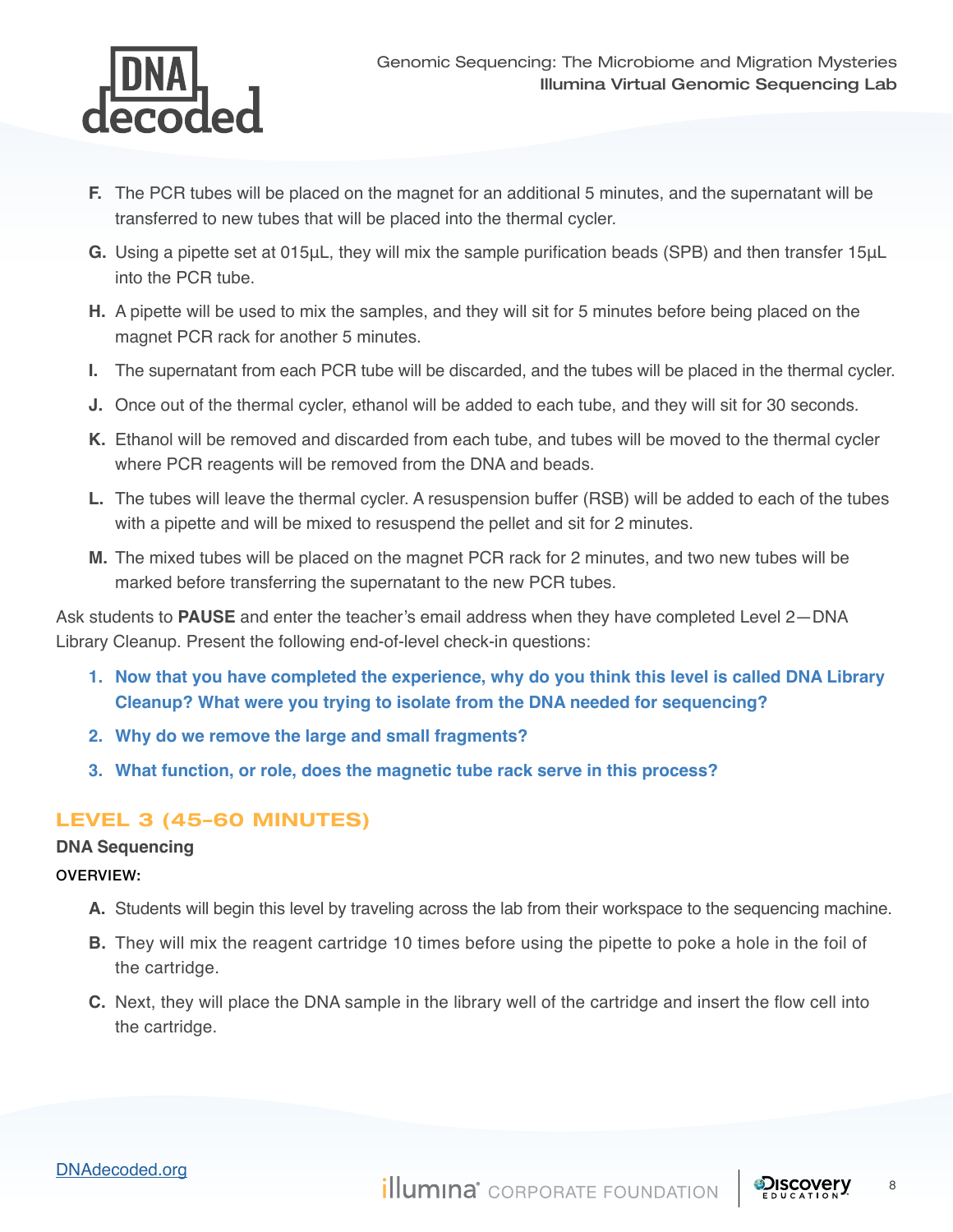

- **D.** They will place the cartridge in the sequencing machine and add the information provided to run the sequence before clicking "Start Run."
- **E.** Once the procedure is complete, they will eject the cartridge to complete the lab!

Ask students to **PAUSE** and enter the teacher's email address when they have completed Level 3—DNA Sequencing. Present the following end-of-level check-in questions:

- **1. What is a genomic library? (Click on the link: [GENE LIBRARY](https://www.ncbi.nlm.nih.gov/mesh?Db=mesh&Cmd=DetailsSearch&Term=%22Gene+Library%22%5BMeSH+Terms%5D) to find the answer if you don't know!)**
- **2. What might be some advantages of using technology such as a sequencer to help determine the origin of unknown DNA?**
- **17** Once students have completed all phases of the virtual lab, ask them to get into small groups and give them a copy of the "DNA Sequencing Analysis" sheet. Ask students to study the results and diagrams. (Teachers may also provide students with the published paper ["The 5,300-year-old](https://www.ncbi.nlm.nih.gov/pmc/articles/PMC4775254/pdf/nihms-761290.pdf) *Helicobacter pylori* [genome of the Iceman](https://www.ncbi.nlm.nih.gov/pmc/articles/PMC4775254/pdf/nihms-761290.pdf)" as a pdf as additional information if they choose.)
- **18** Groups should discuss the findings and read the linked article ["Iceman's H. pylori Genome Hints at](https://www.pbs.org/wgbh/nova/article/ancient-icemans-h-pylori-genome-hints-at-ancient-migrations-to-europe/)  [Ancient Migrations to Europe](https://www.pbs.org/wgbh/nova/article/ancient-icemans-h-pylori-genome-hints-at-ancient-migrations-to-europe/)." They should complete the final two sections on the "DNA Sequencing Analysis" sheet and discuss their answer to the significance of the findings.
- **19** To conclude the activity, students will be given the question "Can we learn things about modern human health from sequencing ancient human genomes?" The instructor should give each student a copy of the Claim, Support, Question Capture Sheet.
- **20** In class, or as an out-of-class assignment, students will use the links provided on the capture sheet to answer the topic question (their claim), provide support from the articles and video for their claim, and think about what further questions they have about what we have and are yet to learn about ourselves and our health from genomic sequencing of ancient DNA.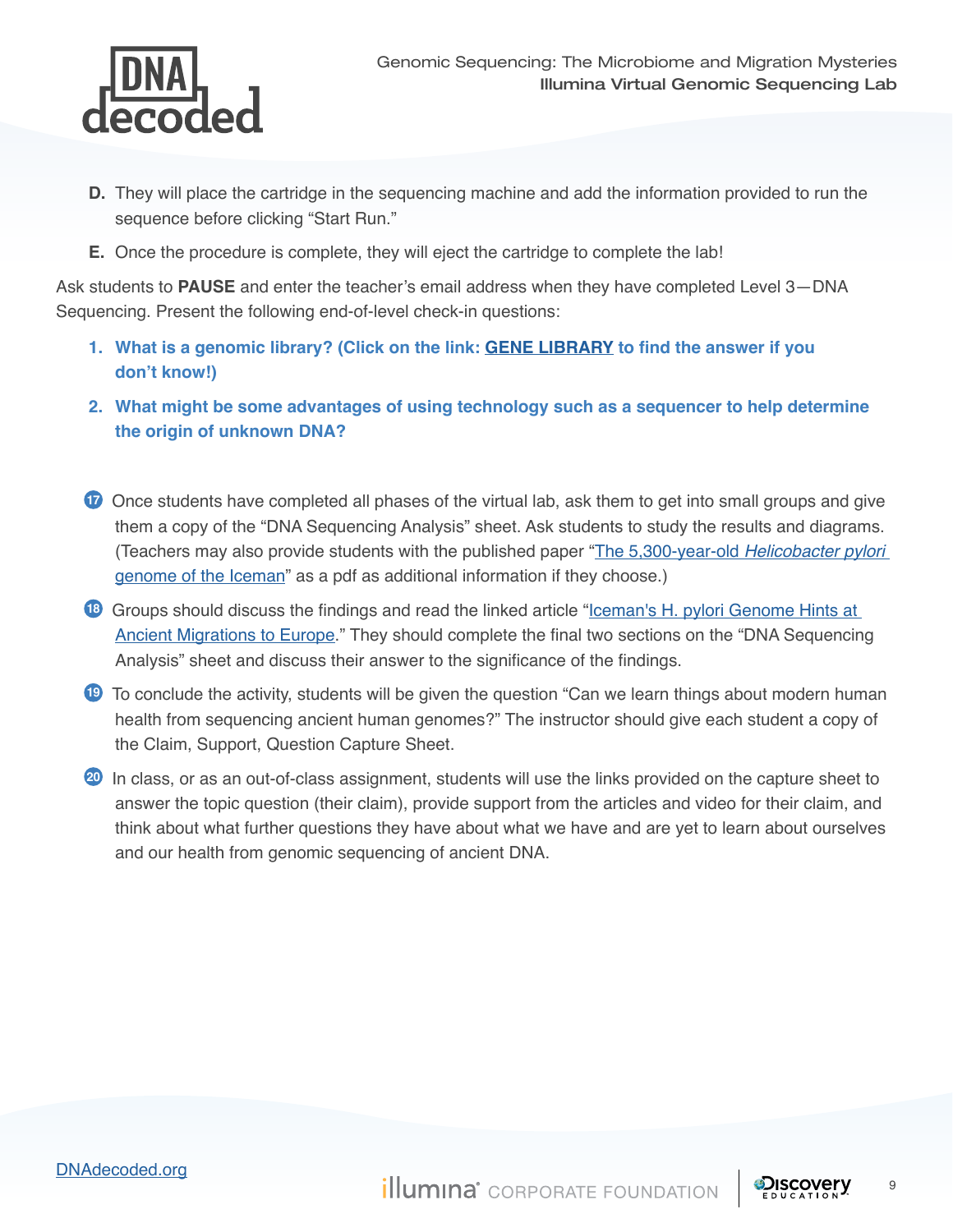### GENOME SEQUENCING RESEARCH

### PART 1—INDIVIDUAL RESEARCH

## **SECTION 1: Types of genomic sequencing**

LINK: <https://www.yourgenome.org/facts/types-of-genome-sequencing>

#### **Define the following:**

- Whole Genome Sequencing: \_\_\_\_\_\_\_\_\_\_\_\_\_\_\_\_\_\_\_\_\_\_\_\_\_\_\_\_\_\_\_\_\_\_\_\_\_\_\_\_\_\_\_\_\_\_\_\_\_\_\_\_\_\_\_\_
	- DeNovo Sequencing: \_\_\_\_\_\_\_\_\_\_\_\_\_\_\_\_\_\_\_\_\_\_\_\_\_\_\_\_\_\_\_\_\_\_\_\_\_\_\_\_\_\_\_\_\_\_\_\_\_\_\_\_\_\_\_
	- Resequencing:
- Targeted Genome Sequencing:  $\blacksquare$ 
	- Exome Pulldown: \_\_\_\_\_\_\_\_\_\_\_\_\_\_\_\_\_\_\_\_\_\_\_\_\_\_\_\_\_\_\_\_\_\_\_\_\_\_\_\_\_\_\_\_\_\_\_\_\_\_\_\_\_\_\_\_\_\_

### **SECTION 2: Timeline: Organisms that have had their genomes sequenced**

LINK: <https://www.yourgenome.org/facts/timeline-organisms-that-have-had-their-genomes-sequenced>

#### **Complete the table below:**

| <b>Organism</b>                           | <b>Year sequenced</b> | <b>How many bases?</b> | <b>How many</b><br>chromosomes? |
|-------------------------------------------|-----------------------|------------------------|---------------------------------|
| <b>Bacteriophage MS2</b>                  |                       |                        |                                 |
| Caenorhabditis elegans<br>(Nematode worm) |                       |                        |                                 |
| Drosophila melanogaster<br>(fruit fly)    |                       |                        |                                 |
| Homo sapien (Human)                       |                       |                        |                                 |

#### **SECTION 3: Next-generation sequencing**

LINK: <https://www.yourgenome.org/stories/next-generation-sequencing>

• What is next-generation sequencing? \_\_\_\_\_\_\_\_\_\_\_\_\_\_\_\_\_\_\_\_\_\_\_\_\_\_\_\_\_\_\_\_\_\_\_\_\_\_\_\_\_\_\_\_\_\_\_\_\_\_\_\_\_

• What are some ways that next-generation sequencing improved on traditional methods of DNA sequencing?

\_\_\_\_\_\_\_\_\_\_\_\_\_\_\_\_\_\_\_\_\_\_\_\_\_\_\_\_\_\_\_\_\_\_\_\_\_\_\_\_\_\_\_\_\_\_\_\_\_\_\_\_\_\_\_\_\_\_\_\_\_\_\_\_\_\_\_\_\_\_\_\_\_\_\_\_\_\_\_\_\_\_\_

\_\_\_\_\_\_\_\_\_\_\_\_\_\_\_\_\_\_\_\_\_\_\_\_\_\_\_\_\_\_\_\_\_\_\_\_\_\_\_\_\_\_\_\_\_\_\_\_\_\_\_\_\_\_\_\_\_\_\_\_\_\_\_\_\_\_\_\_\_\_\_\_\_\_\_\_\_\_\_\_\_\_\_

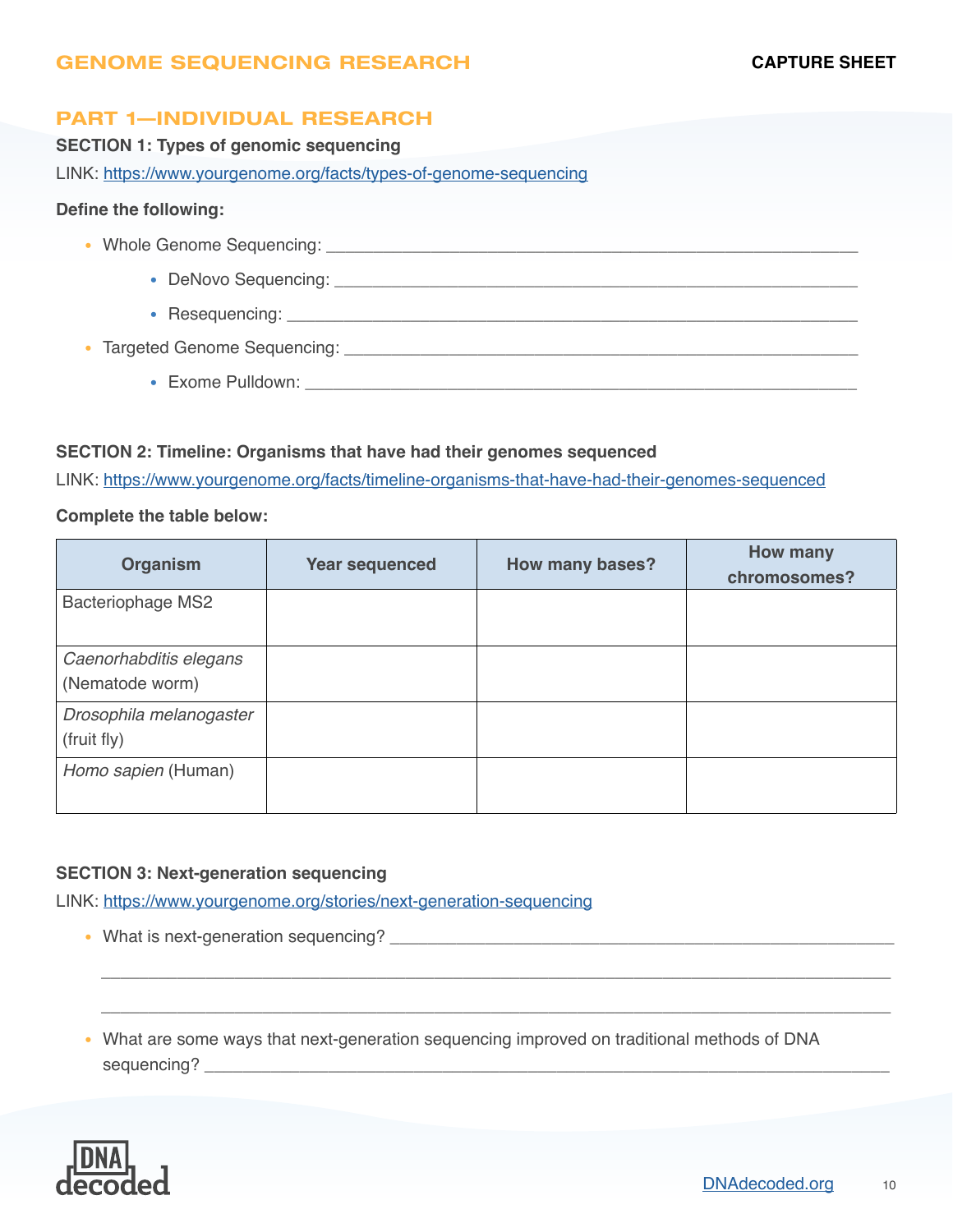• The human genome project took 10 years and cost nearly \$3 billion using capillary sequencing. How has next-generation sequencing changed this?\_

### **PART 2-SMALL-GROUP RESEARCH**

• What have we learned from genomic sequencing?

LINK: https://www.illumina.com/areas-of-interest.html for your research!

• My group's assigned topic:

• Things we have learned/breakthroughs in my topic:

• Record your thoughts after hearing the other responses. What do you think are the most important or impactful things we've learned through genomic sequencing?

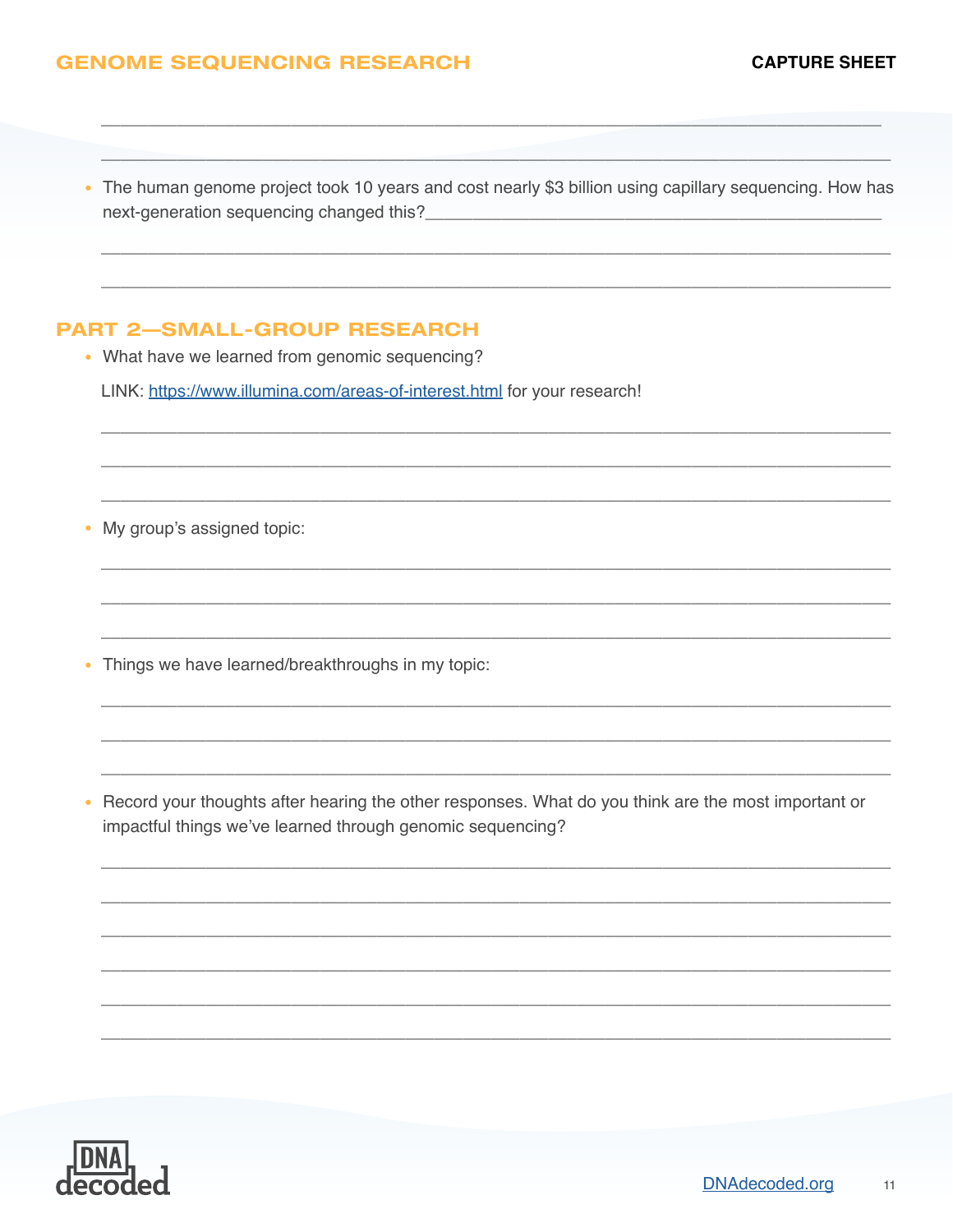### BACKGROUND READING: ANALYZING THE RESULTS OF NEXT-GENERATION SEQUENCING

Next-generation sequencing provides DNA sequences from small DNA fragments called **reads**.

Most next-generation sequencing technologies fragment the genome prior to sequencing, and each sequenced fragment produces a read. The length of the read and how many are produced will depend on fragment size and the type of technology being used. As the fragments of DNA usually overlap, the reads can be pieced back together to reconstruct the genome. There are other next-generation sequencing methods that do not fragment the genome; these methods are called long-read sequencing as they produce very long reads.

The reads from the DNA sample are then compared to known genomes of organisms (**reference genomes**). In mapping, the goal is to align each read in the set to the reference genome, allowing mismatches, insertions and deletion of bases, and clipping of short fragments on the ends of the reads.



Study the figure below to see a simplified explanation of genome mapping.

Figure 1: Illustration of the mapping process. The input consists of a set of reads and a reference genome. In the middle, it gives the results of mapping: the locations of the reads on the reference genome. The first read is aligned at position 100 and the alignment has two mismatches. The second read is aligned at position 114. It is a local alignment with clippings on the left and right. The third read is aligned at position 123. It consists of a 2-base insertion and a 1-base deletion.

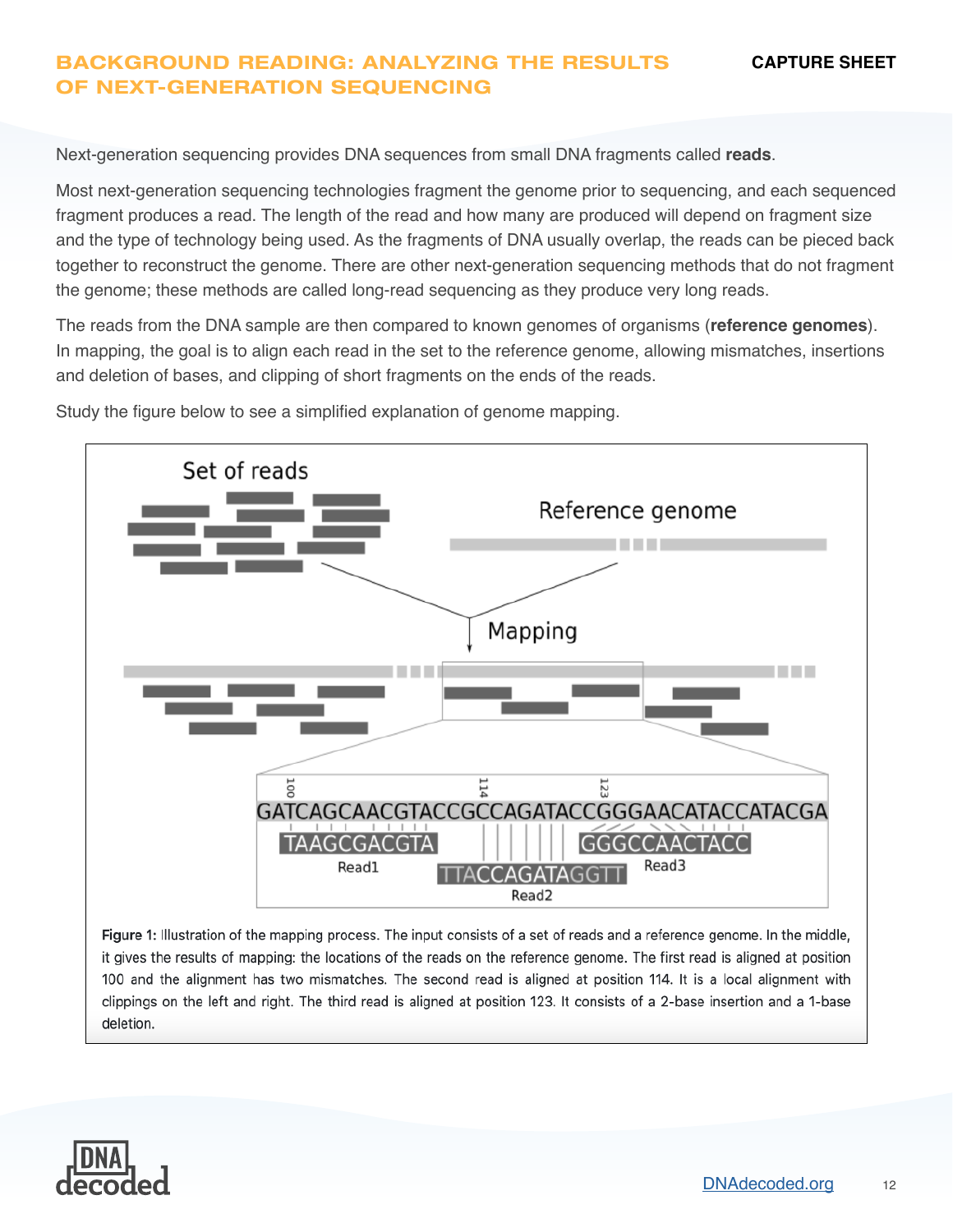### BACKGROUND READING: ANALYZING THE RESULTS OF NEXT-GENERATION SEQUENCING

Scientists can use genetic databases, such as **BLAST**, to quickly compare and map genomes using DNA sequences from the unknown sample called **query sequences**.

Watch the following video on your student device to see how BLAST can help to identify and compare an unknown DNA to reference genomes-["Blast Tutorial](https://www.youtube.com/watch?v=UDdIzNibERQ)."

Diagrams called **Krona charts**, zooming, and multilevel pie charts can be created from genomic data and used to analyze genomic data. Go to the following links to view sample interactive Krona charts that show the abundance of species of bacteria in samples of the human microbiome.

- LINK 1: Abundance and taxonomy of species in a human gut sample ([http://marbl.github.io/Krona/](http://marbl.github.io/Krona/examples/phymmbl.krona.html?collapse=false&color=true&key=false) [examples/phymmbl.krona.html?collapse=false&color=true&key=false\)](http://marbl.github.io/Krona/examples/phymmbl.krona.html?collapse=false&color=true&key=false).
- **LINK 2:** Comparison of the abundance of bacteria species in skin microbiome samples from two people on the same day [\(http://marbl.github.io/Krona/examples/rdp.comp.krona.html?color=true\)](http://marbl.github.io/Krona/examples/rdp.comp.krona.html?color=true).

Note: You can view the Krona chart for each sample by clicking on "M3 Skin Day 3" and "F4 Skin Day 3" in the upper left corner menu.

### SOURCES:

- [https://www.genomicseducation.hee.nhs.uk/glossary/read/#:~:text=In%20next%2Dgeneration%20](https://www.genomicseducation.hee.nhs.uk/glossary/read/#:~:text=In%20next%2Dgeneration%20sequencing%2C%20a,a%20small%20section%20of%20DNA)) [sequencing%2C%20a,a%20small%20section%20of%20DNA\)](https://www.genomicseducation.hee.nhs.uk/glossary/read/#:~:text=In%20next%2Dgeneration%20sequencing%2C%20a,a%20small%20section%20of%20DNA))
- <https://training.galaxyproject.org/training-material/topics/sequence-analysis/tutorials/mapping/tutorial.html>
- <https://github.com/marbl/Krona/wiki>
- <https://blast.ncbi.nlm.nih.gov/Blast.cgi>

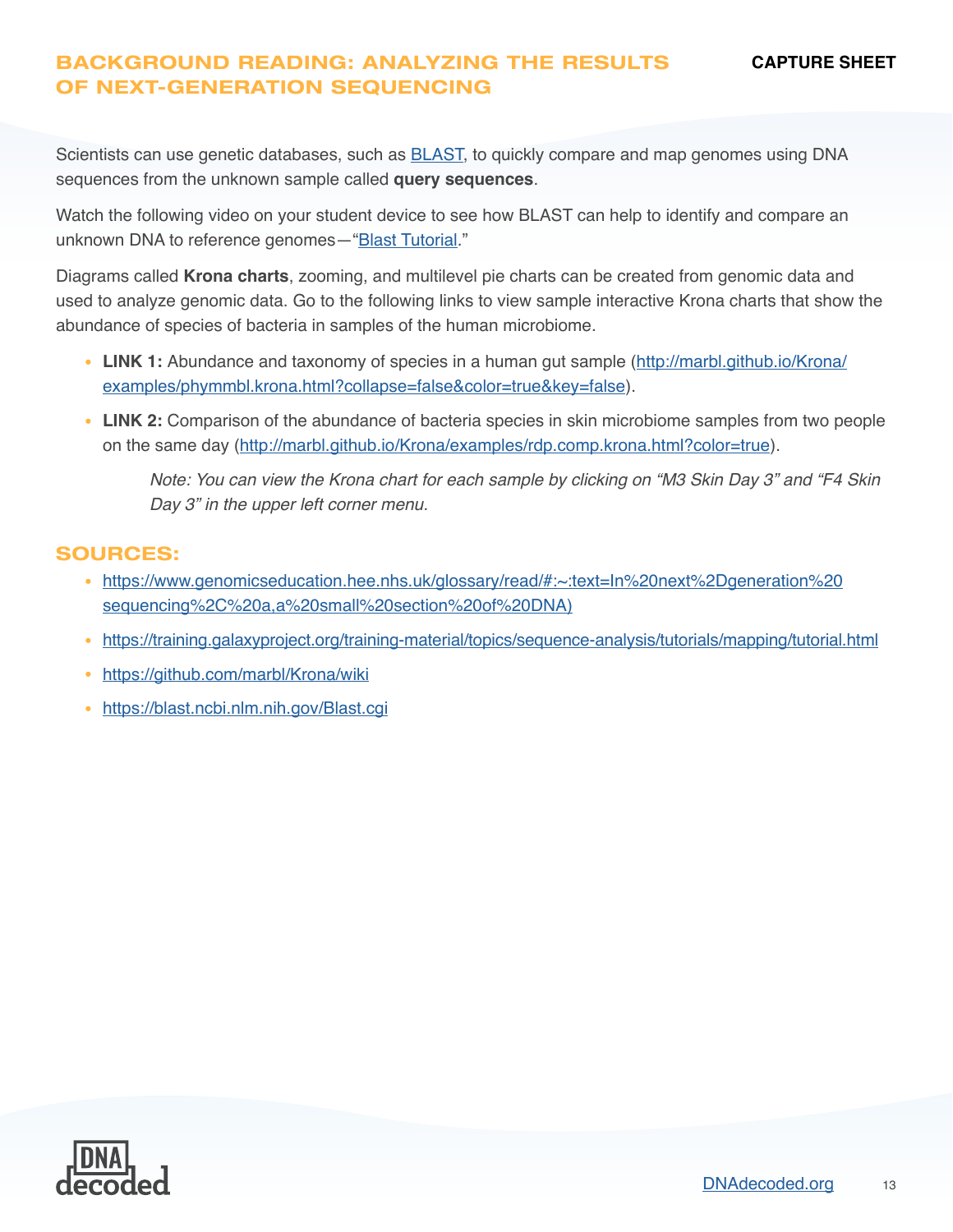### GENOMICS LABORATORY REPORT | 1 OF 3

### **Genomics Lab Technician Name:**

**Date:**

### **Description/History of the Sample:**

Bacterial DNA sample taken from the stomach of the mummy, Özti

Approximate age of sample ~5,000 yrs

Location of sample—Ötztal Alps, mountains on the border of Austria and Italy

### **Reason for Sequencing:**

Searching for microbes similar to ones found in the modern-day human microbiome

### **Test Type:**

Microbial whole-genome sequencing

#### **Equipment Used:**

Illumina iSeq 100 Sequencer

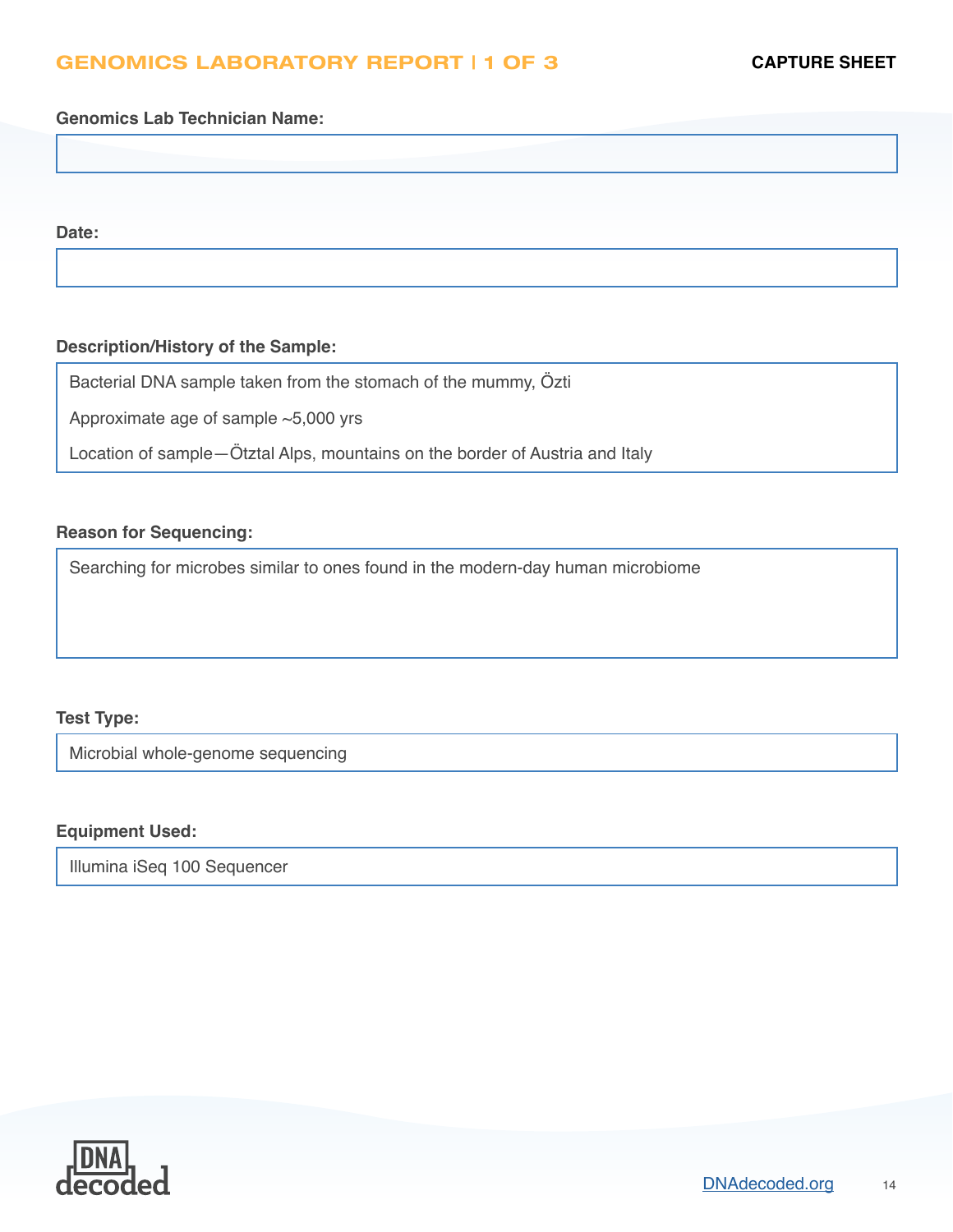### **GENOMICS LABORATORY REPORT | 2 OF 3**

### **Description of Procedure/Test Methodology:**

(Write a summary of what happens in each of the 8 steps and sequencing.)

#### LEVEL 1-DNA LIBRARY PREP (FROM EXTRACTED DNA SAMPLES)

| <u>,这就是一个人的人,我们就是一个人的人,我们就是一个人的人,我们就是一个人的人,我们就是一个人的人,我们就是一个人的人,我们就是一个人的人,我们就是一个人的人</u> |
|----------------------------------------------------------------------------------------|

#### LEVEL 2-DNA LIBRARY CLEANUP

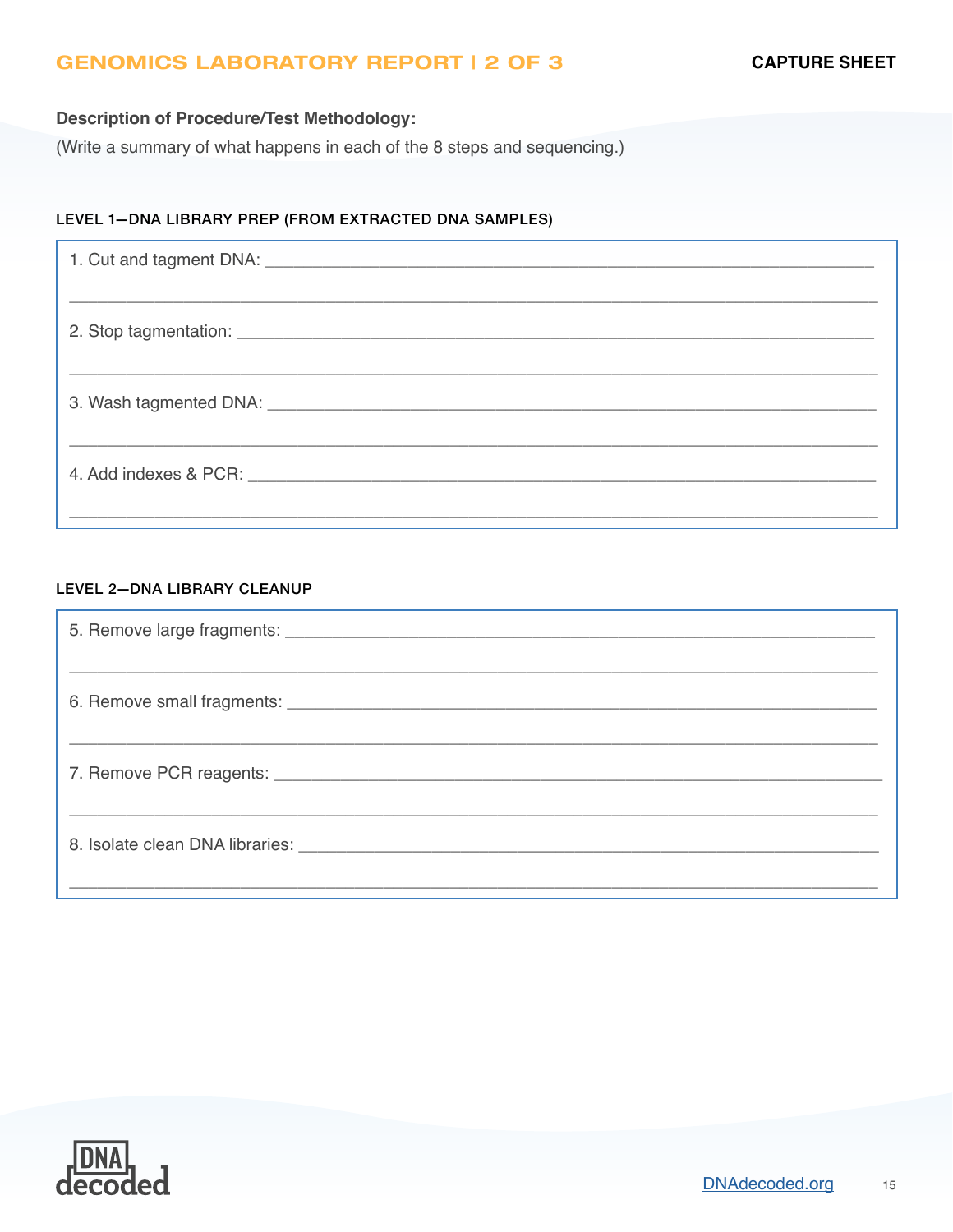### **GENOMICS LABORATORY REPORT | 3 OF 3**

### LEVEL 3-DNA SEQUENCING

Summarize the steps for Level 3

| Summarize the steps for Level 3 |  |  |  |
|---------------------------------|--|--|--|
|                                 |  |  |  |
|                                 |  |  |  |
|                                 |  |  |  |
|                                 |  |  |  |
|                                 |  |  |  |
|                                 |  |  |  |
|                                 |  |  |  |
|                                 |  |  |  |
|                                 |  |  |  |
|                                 |  |  |  |
|                                 |  |  |  |
|                                 |  |  |  |
|                                 |  |  |  |
|                                 |  |  |  |

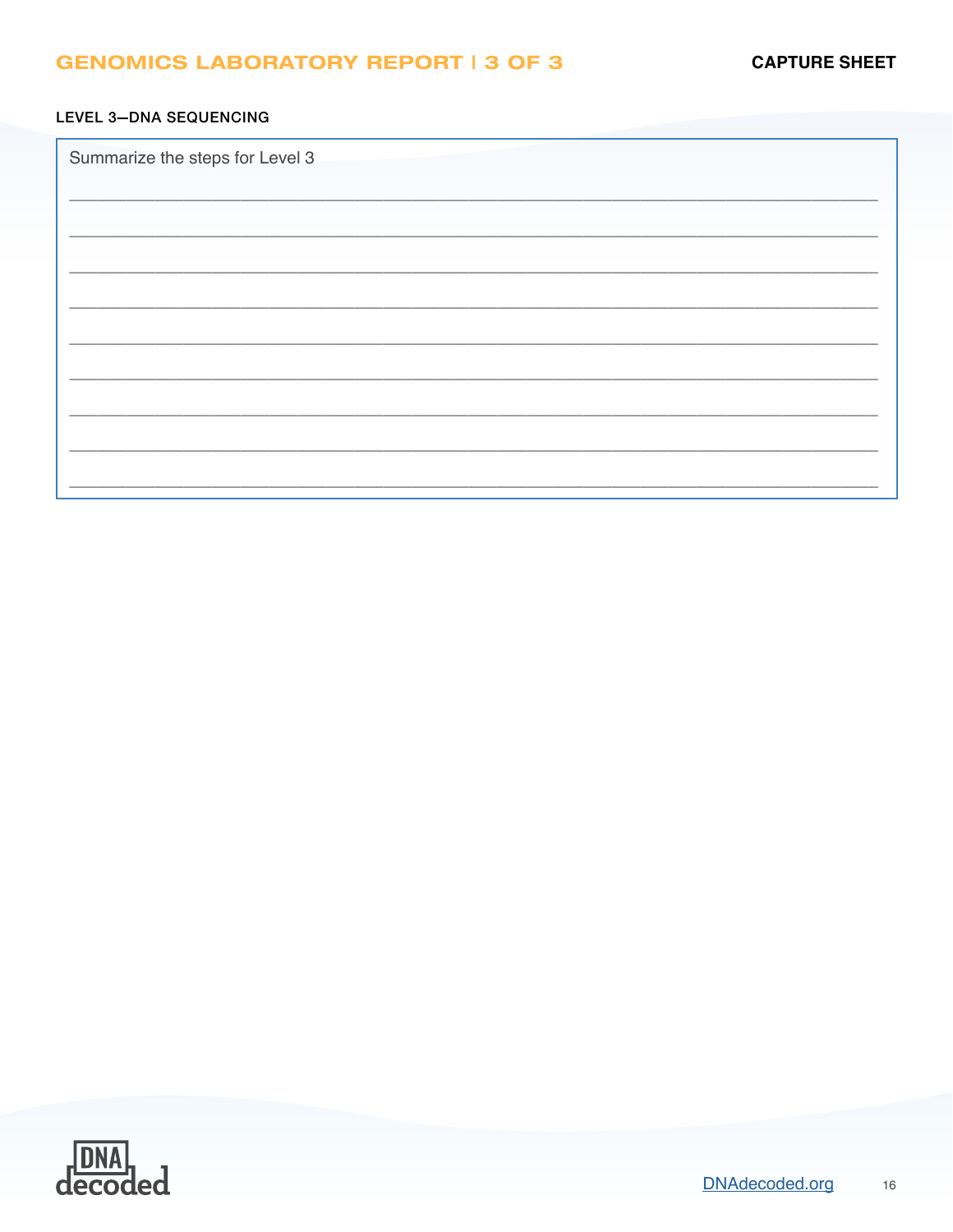### DNA SEQUENCING ANALYSIS SHEET | 1 OF 2

### **CAPTURE SHEET**

Comparative analysis using BLAST shows the bacteria most closely matches *Helicobacter pylori* (H. pylori); a common human pathogen found in up to 50% of the modern human population.

|                                                                                                                                        |                 | Range 1: 1292696 to 1292719 GenBank Graphics                 |                     | ▼ Next Match ▲ Previous Match |  |
|----------------------------------------------------------------------------------------------------------------------------------------|-----------------|--------------------------------------------------------------|---------------------|-------------------------------|--|
| Score<br>48.1 bits(24)                                                                                                                 | Expect<br>0.007 | Identities<br>24/24(100%)                                    | Gaps<br>$0/24(0\%)$ | Strand<br>Plus/Minus          |  |
| -1<br>Ouery<br>1292719<br>Sbict                                                                                                        |                 | AGATCGGAAGAGCACACGTCTGAA<br>AGATCGGAAGAGCACACGTCTGAA         | 24<br>1292696       |                               |  |
|                                                                                                                                        |                 |                                                              |                     |                               |  |
|                                                                                                                                        |                 |                                                              |                     |                               |  |
|                                                                                                                                        |                 | Sequence ID: CP094108.1 Length: 1607927 Number of Matches: 1 |                     | ▼ Next Match ▲ Previous Match |  |
| Helicobacter pylori strain Hpfe073 chromosome, complete genome<br>Range 1: 685157 to 685180 GenBank Graphics<br>Score<br>48.1 bits(24) | Expect<br>0.007 | Identities<br>24/24(100%)                                    | Gaps<br>$0/24(0\%)$ | Strand<br>Plus/Minus          |  |

When later compared to various known strains of *H. pylori*, the sequence of the Iceman bacteria shares the highest levels of ancestry with the hpAsia2 strain and shares low ancestry with the hpNEAfrica strain as seen in the figures below.



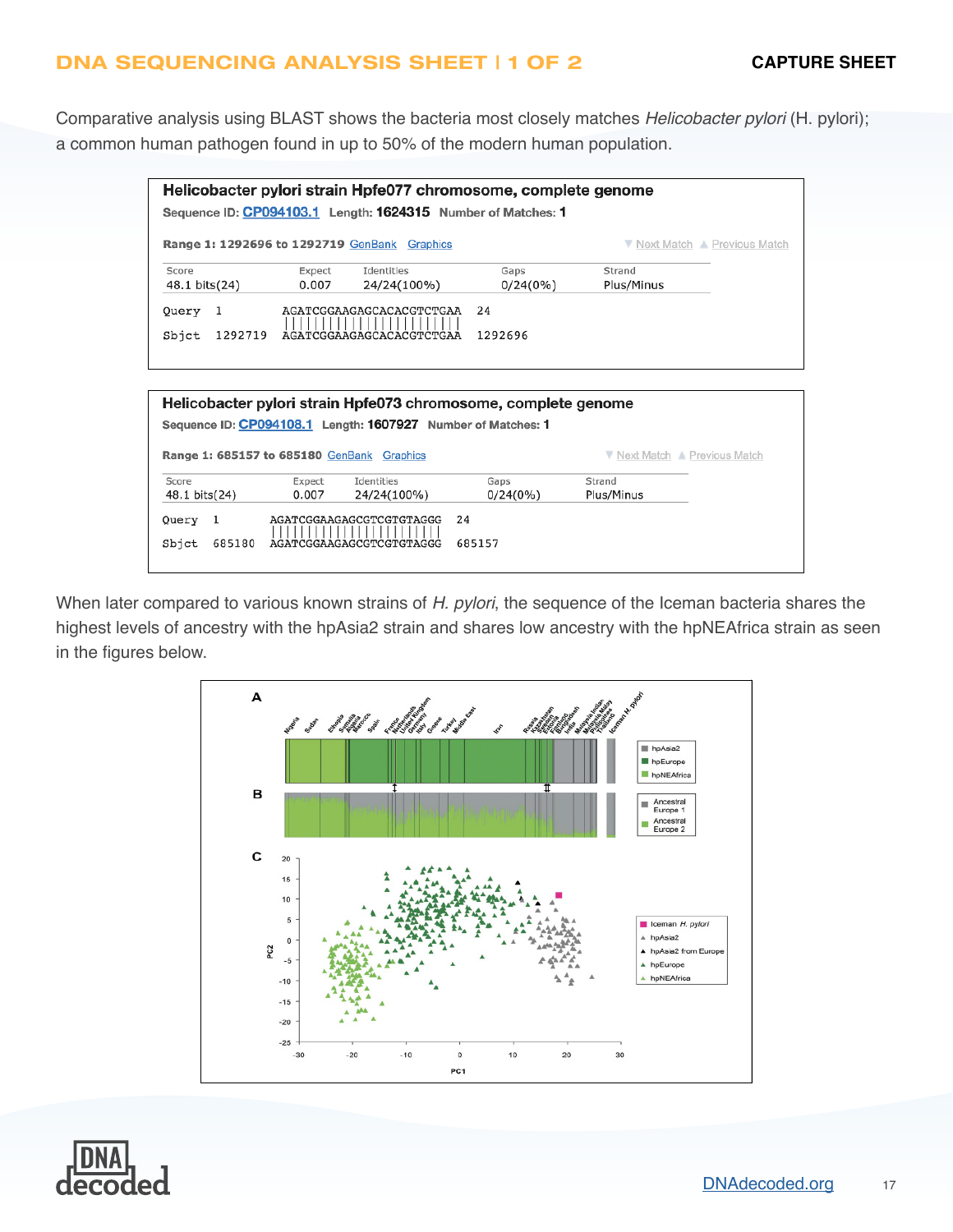### **DNA SEQUENCING ANALYSIS SHEET | 2 OF 2**

### Why are these results significant?

Go to the following link to find out: https://www.pbs.org/wgbh/nova/article/ancient-icemans-h-pylori-genomehints-at-ancient-migrations-to-europe/

What new information have we learned about Ozti through sequencing? What further questions does this lead you to ask and want to explore?

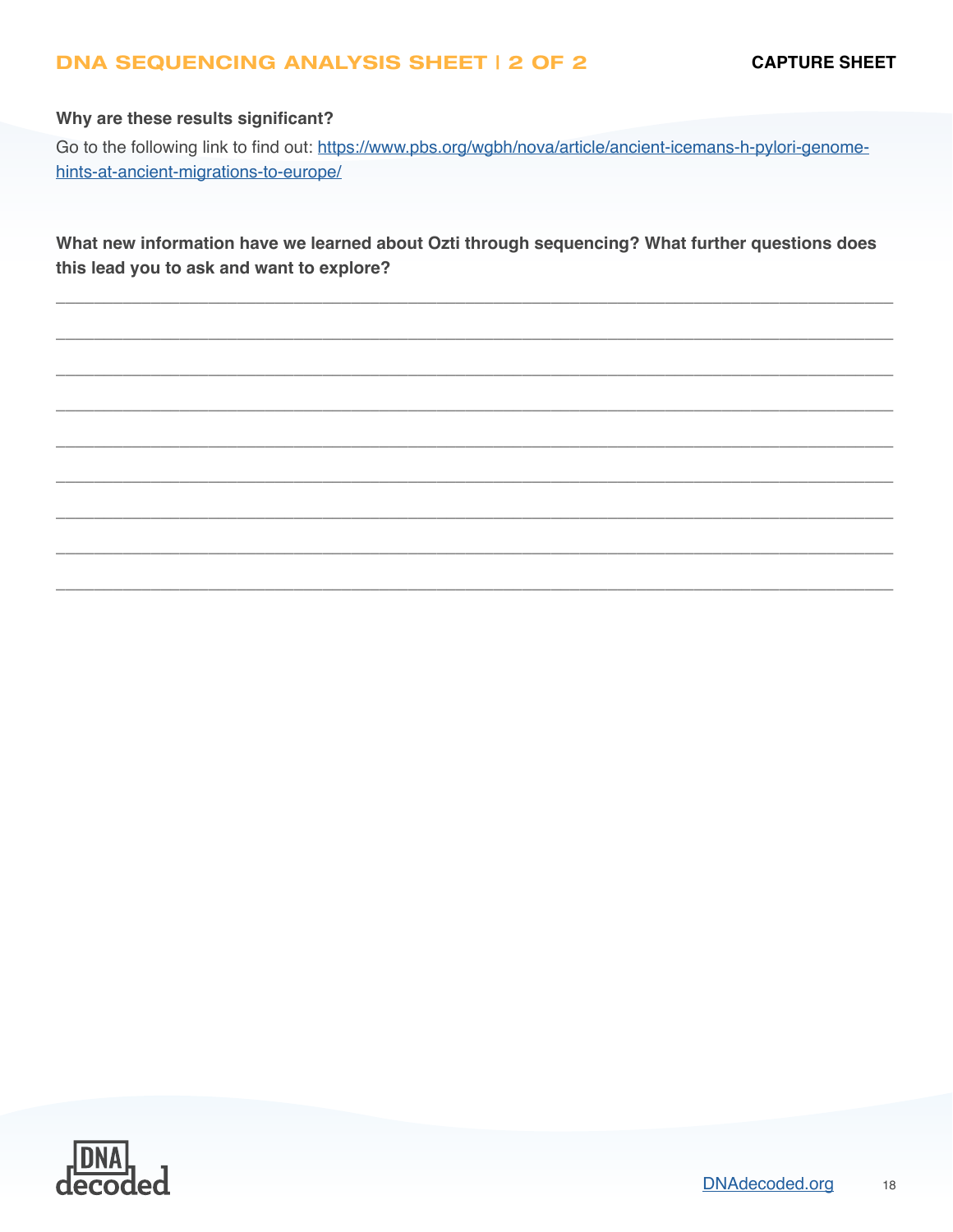### CLAIM, SUPPORT, QUESTION

### **TOPIC: What can ancient human genomes tell us about human history and health?**

**Use the following links for your investigation:**

- [The Revolution of Ancient DNA—What Does Genetics Tell Us About the Past?](https://kids.frontiersin.org/articles/10.3389/frym.2019.00024)
- [The Ancestral Human Microbiome—Adventures in Genomics](https://www.youtube.com/watch?v=UNm8dVHBA7I&list=PLKRu7cmBQlah8wHBByBXEO0dNW-xNvvX_&index=24&t=223s)
- [What Can Ancient DNA Teach the Modern World About Mental Health?](https://www.illumina.com/company/video-hub/7TNcHLBOLxw.html)
- [Got health problems? Blame it on Neanderthal DNA](https://www.pbs.org/newshour/science/got-health-problems-blame-it-on-neanderthal-dna)
- Archaeology of the Invisible-Adventures in Genomics
- [Piles of ancient poop reveal 'Extinction Event' in human gut bacteria](https://www.science.org/content/article/piles-ancient-poop-reveal-extinction-event-human-gut-bacteria)

#### **Drawing on your research, prior knowledge, or reading, complete the table:**

| <b>CLAIM</b>                     | <b>SUPPORT</b>                    | <b>QUESTION</b>                |
|----------------------------------|-----------------------------------|--------------------------------|
| Make a claim (explanation,       | Identify support (things you see, | Ask a question related to your |
| interpretation) about the topic. | feel, know) for your claim.       | claim. What isn't explained?   |
|                                  |                                   |                                |
|                                  |                                   |                                |
|                                  |                                   |                                |
|                                  |                                   |                                |
|                                  |                                   |                                |
|                                  |                                   |                                |
|                                  |                                   |                                |
|                                  |                                   |                                |
|                                  |                                   |                                |
|                                  |                                   |                                |
|                                  |                                   |                                |
|                                  |                                   |                                |
|                                  |                                   |                                |
|                                  |                                   |                                |
|                                  |                                   |                                |
|                                  |                                   |                                |
|                                  |                                   |                                |
|                                  |                                   |                                |